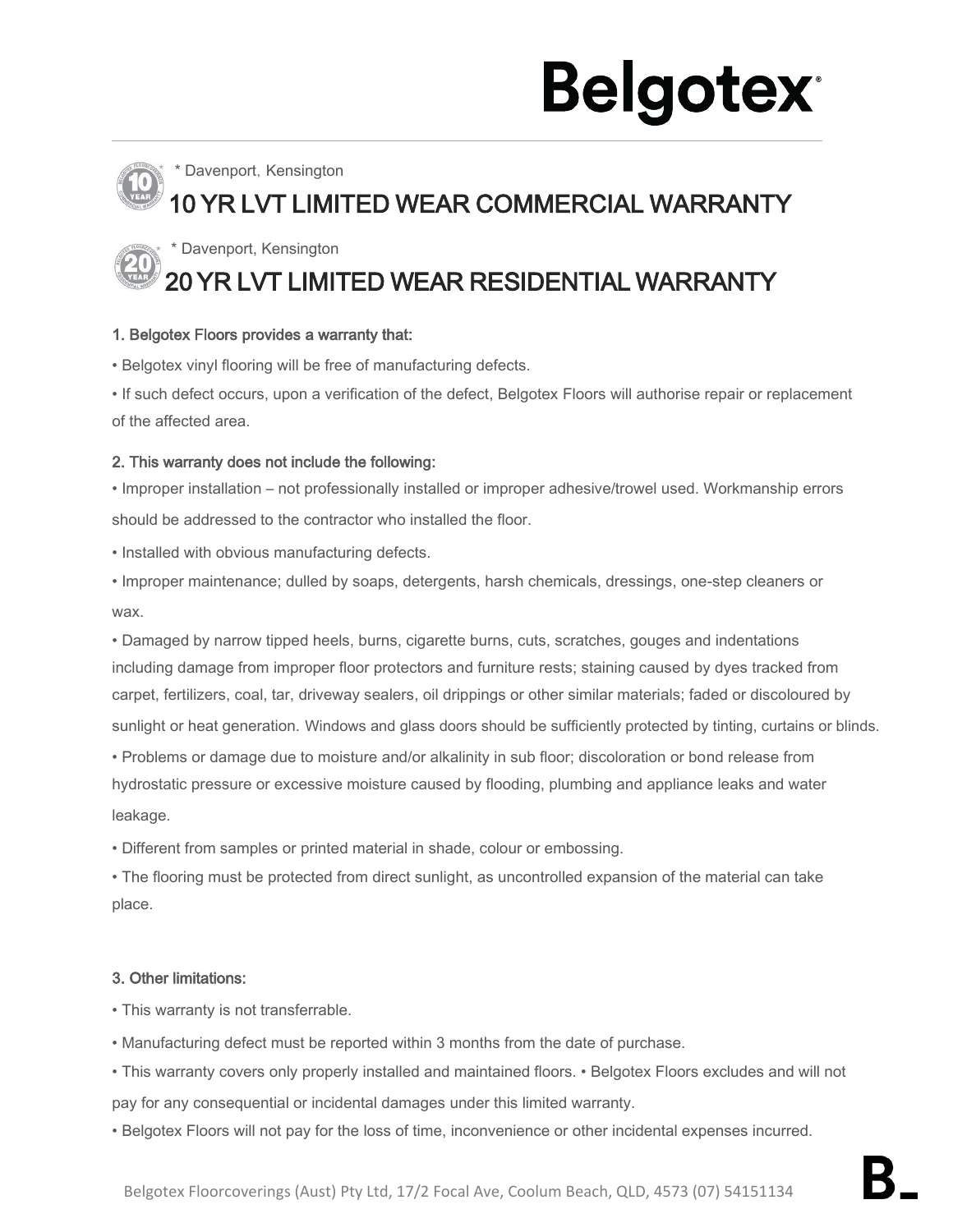# **Belgotex**

### LVT **& SUPER CORE®** CLEANING RECOMMENDATIONS:

- Food spills should be cleaned up as rapidly as possible with an all-purpose type liquid cleaner that is not abrasive. We do not recommend powdered cleaners, oil soaps, dish washing detergents, or other dusting products.
- Shoe marks and scuffs can be removed by using a spot application of multi purpose cleaner and a non-abrasive scrubbing pad.
- Regular household dirt can be cleaned with warm soapy water, or a multi purpose cleaner. Some hand wiping may be required to remove tough spots and spills. Always sweep or vacuum your vinyl floor before cleaning in order to remove loose dirt or particles.

### **DO NOT WAX YOUR LUXURY VINYL :**

- The surface of your vinyl floor, which is very dense and non-porous, prevents wax from penetrating and thus will build up and create a bed for yellowing and dirt collection.
- If your floor has been exposed to excessive water, for example by accident or flooding, remove the water as soon as possible by moping and ventilate the room. A dehumidifier should be promptly turned on in the room to reduce the moisture level to normal. Do not dry the room below the normal moisture level that existed previously.
- If accidental deep scratches appear on the floor, then it might be necessary to replace such tiles. You should always retain some excess tiles for replacement purpose. First mark the tiles that require replacement. Then score the tiles diagonally with a utility knife but make sure you do not injure any adjoining tiles. Point a hair dryer about 10 cm's from the centre of the tile for about 45 seconds, or until hot to the touch, and then pry up the tile starting from the middle. If the tile continues to be difficult to remove then apply more heat until it is pliable and the adhesive releases. If the subfloor surface is still smooth, then apply the new tile; if the surface is rough or uneven, then smooth it with a floor patching or levelling compound, and re-apply adhesive before installing replacement tiles.
- If any edges of an individual tile should release from the subfloor, it usually can be corrected by applying warm air from a hair dryer for 30 to 60 seconds from a distance of about 6 inches. Then step on the edges and remain there for a few more seconds until the re-adhesion takes place. If this procedure is not successful, then the problem may be the result of some foreign particles on subfloor, which need to be removed pursuant to No 6 above.